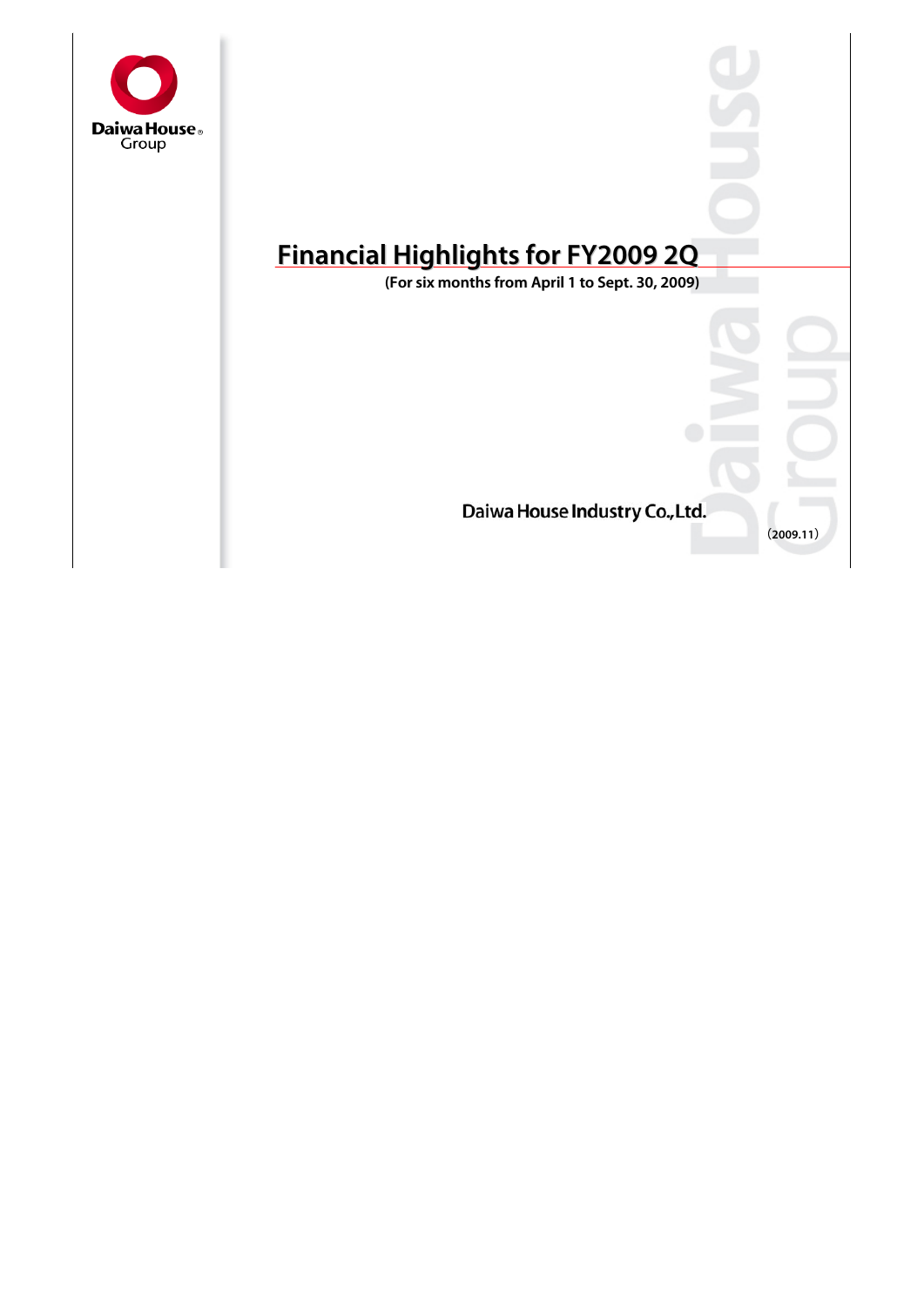- Notes: 1. The business forecasts are based on assumptions in light of information available as of the date of announcement of this material, and the factors of uncertainty that may possibly impact the future results of operations. The Company's actual results may differ significantly from those presented herein as a consequence of numerous factors .
	- 2. Amounts below ¥100 million are omitted in this material.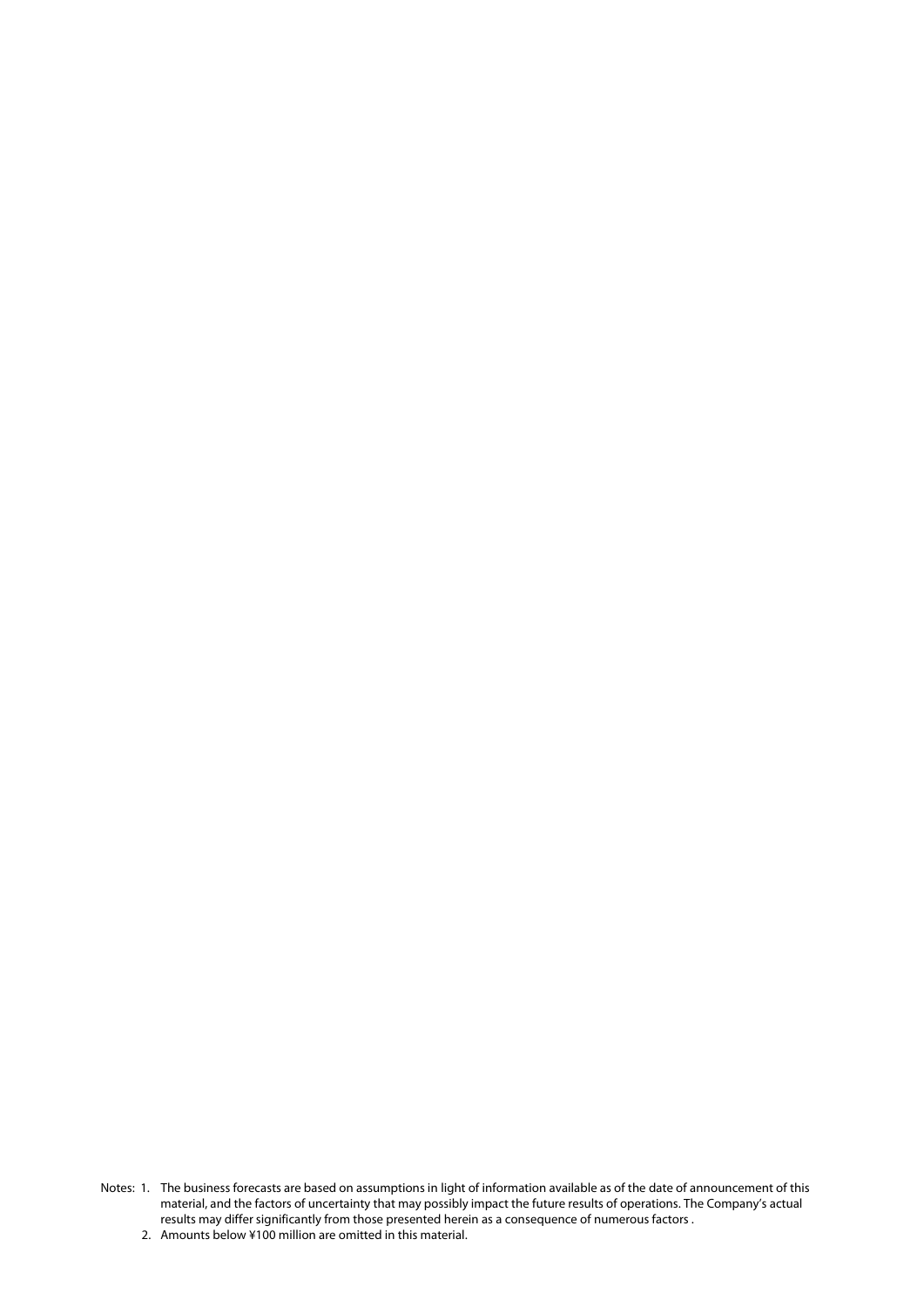#### **1. Summary of Accounts Settlement in FY2009 2Q: Overview**

Daiwa House Group

(¥ Billion)

#### **E** Comparison with actual results (for the first six months ended Sept. 30)

|                         |           |              |                   |           |                  |                   |         | (¥ Billion) |  |  |
|-------------------------|-----------|--------------|-------------------|-----------|------------------|-------------------|---------|-------------|--|--|
|                         |           | Consolidated |                   |           | Non-consolidated |                   |         |             |  |  |
|                         | FY2008 2O | FY2009 2O    | Amounts<br>change | FY2008 2O | FY2009 2O        | Amounts<br>change | YOY     |             |  |  |
| <b>Net sales</b>        | 821.6     | 804.4        | $-17.2$           | $-2.1%$   | 560.6            | 532.4             | $-28.2$ | $-5.0%$     |  |  |
| Cost of sales           | 654.1     | 645.2        | $-8.9$            | $-1.4%$   | 446.4            | 422.6             | $-23.8$ | $-5.3%$     |  |  |
| SG&A expenses           | 132.3     | 120.4        | $-11.9$           | $-9.0\%$  | 89.7             | 80.7              | $-9.0$  | $-10.1%$    |  |  |
| <b>Operating income</b> | 35.1      | 38.7         | 3.6               | 10.4%     | 24.4             | 29.1              | 4.6     | 18.9%       |  |  |
| <b>Ordinary income</b>  | 35.2      | 38.7         | 3.4               | 9.8%      | 28.3             | 31.3              | 2.9     | 10.2%       |  |  |
| <b>Net income</b>       | 17.9      | 21.3         | 3.4               | 19.2%     | 15.9             | 19.2              | 3.2     | 20.3%       |  |  |

**Comparison with amounts initially forecasted in May 2009 (for the first six months ended Sept. 30)**

|                                                            |                   |           | Consolidated      |          | Non-consolidated  |           |                   |          |  |  |
|------------------------------------------------------------|-------------------|-----------|-------------------|----------|-------------------|-----------|-------------------|----------|--|--|
|                                                            | Initial forecasts | FY2009 2O | Amounts<br>change | % change | Initial forecasts | FY2009 2O | Amounts<br>change | % change |  |  |
| <b>Net sales</b>                                           | 779.0             | 804.4     | 25.4              | 3.3%     | 505.0             | 532.4     | 27.4              | 5.4%     |  |  |
| Cost of sales                                              | 631.0             | 645.2     | 14.2              | 2.3%     | 407.5             | 422.6     | 15.1              | 3.7%     |  |  |
| SG&A expenses                                              | 128.0             | 120.4     | $-7.5$            | $-5.9\%$ | 86.0              | 80.7      | $-5.2$            | $-6.2\%$ |  |  |
| <b>Operating income</b>                                    | 20.0              | 38.7      | 18.7              | 93.7%    | 11.5              | 29.1      | 17.6              | 153.1%   |  |  |
| <b>Ordinary income</b>                                     | 20.0              | 38.7      | 18.7              | 93.6%    | 15.9              | 31.3      | 15.4              | 96.9%    |  |  |
| <b>Net income</b>                                          | 9.0               | 21.3      | 12.3              | 137.3%   | 9.4               | 19.2      | 9.8               | 104.4%   |  |  |
| © 2009 Daiwa House Industry Co., Ltd. All rights reserved. |                   |           |                   |          |                   |           |                   |          |  |  |

#### 【Memo】

Comparison with actual results:

On a both consolidated and non-consolidated basis, net sales for the reporting term decreased, but operating income, ordinary income, and net income exceeded the previous term's level.

**Comparison with the amounts initially forecasted in May 2009:** 

On a both consolidated and non-consolidated basis, net sales, operating income, ordinary income, and net income for the reporting term exceeded the amounts initially forecasted.

**Consolidated-to-nonconsolidated ratio** 

|                  |                       |           |                   | (times)                                     |
|------------------|-----------------------|-----------|-------------------|---------------------------------------------|
|                  | <b>Actual Results</b> |           |                   | Amounts initially forecasted<br>in May 2009 |
|                  | FY2008 2Q             | FY2009 2Q | Initial forecasts | FY2009 2Q                                   |
| Net Sales        | 1.47                  | 1.51      | 1.54              | 1.51                                        |
| Operating income | 1.43                  | 1.33      | 1.74              | 1.33                                        |
| Ordinary income  | 1.24                  | 1.24      | 1.26              | 1.24                                        |
| Net income       | 1.12                  | 1.11      | 0.96              | 1.11                                        |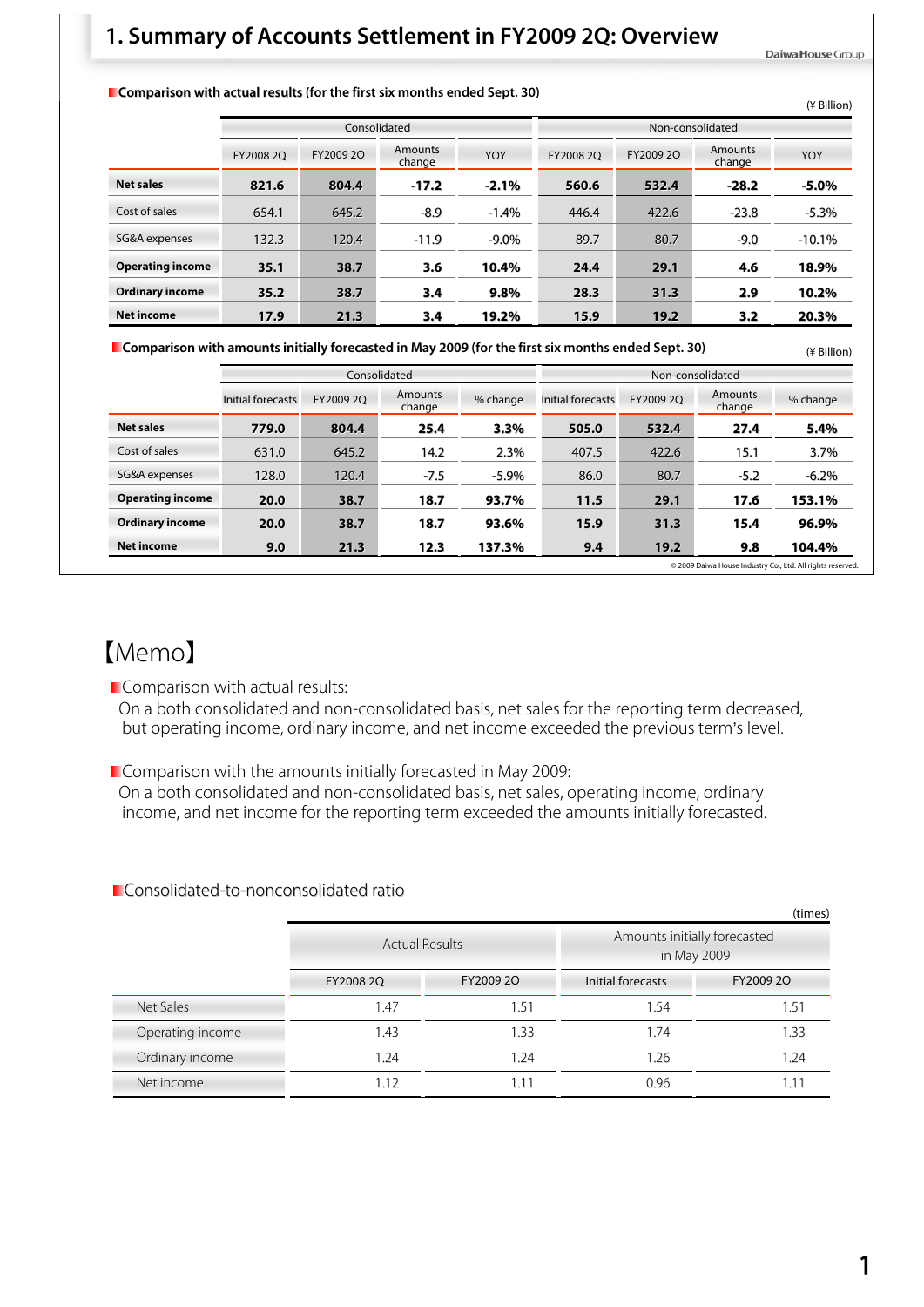### **2. Group Companies**

|                                                    |                  | Number of companies |         |                                                   |  |  |
|----------------------------------------------------|------------------|---------------------|---------|---------------------------------------------------|--|--|
|                                                    | Mar. 31,<br>2009 | Sept. 30<br>2009    | Changes | <b>Notes</b>                                      |  |  |
| Parent company<br>(Daiwa House Industry Co., Ltd.) | $\mathbf{1}$     | $\mathbf{1}$        |         |                                                   |  |  |
| Consolidated subsidiaries                          | 57               | 58                  |         | Inclusion: 4 companies;<br>Exclusion: 3 companies |  |  |
| Equity-method associates                           | 13               | 13                  |         |                                                   |  |  |
| Unconsolidated                                     | 1                | $\mathbf{1}$        |         | Daiwa House REAT Investment Corporation           |  |  |
| Total                                              | 72               | 73                  | 1       |                                                   |  |  |

© 2009 Daiwa House Industry Co., Ltd. All rights reserved.

# 【Memo】

#### **Changes in the scope of consolidation during the six months ended Sept. 30, 2009**

|                                 | Hachioji Shisetsu Kaihatsu<br>Special Purpose Company               | Logistics facilities development (transfer and disposition of real estate)<br>Daiwa House's equity share: 100%<br>Established in July 2009; |
|---------------------------------|---------------------------------------------------------------------|---------------------------------------------------------------------------------------------------------------------------------------------|
| Increase<br>(Four<br>companies) | Cosmos Life Co., Ltd.                                               | Management of condominiums and other buildings<br>Daiwa House's equity share: 100%<br>Equity acquisition in Sept. 2009                      |
|                                 | Life Clean Service Co., Ltd.                                        | <b>Cleaning services</b><br>Daiwa House's equity share: 100%<br>A 100% subsidiary of Cosmos Life<br>Equity acquisition in Sept. 2009        |
|                                 | Daiwa House (China)<br>Investment Co., Ltd.                         | Investment company in China<br>Daiwa House's equity share: 100%<br>Established in Sept. 2009                                                |
| Decrease                        | Shin-misato Development One<br>Special Purpose Company              | Logistics facilities development<br>Daiwa House's equity share: 100%<br>Ended business in June 2009                                         |
| (Three                          | Sign Creates Co., Ltd.                                              | A signage company<br>Daiwa Rakuda Industry's equity share: 100%<br>Completed the liquidation process in June 2009                           |
| companies)                      | Higashi Matsuyama Shisetsu<br>Kaihatsu Limited Liability<br>Company | Logistics facilities development<br>Daiwa House's equity share: 100%<br>Completed the liquidation process in July 2009                      |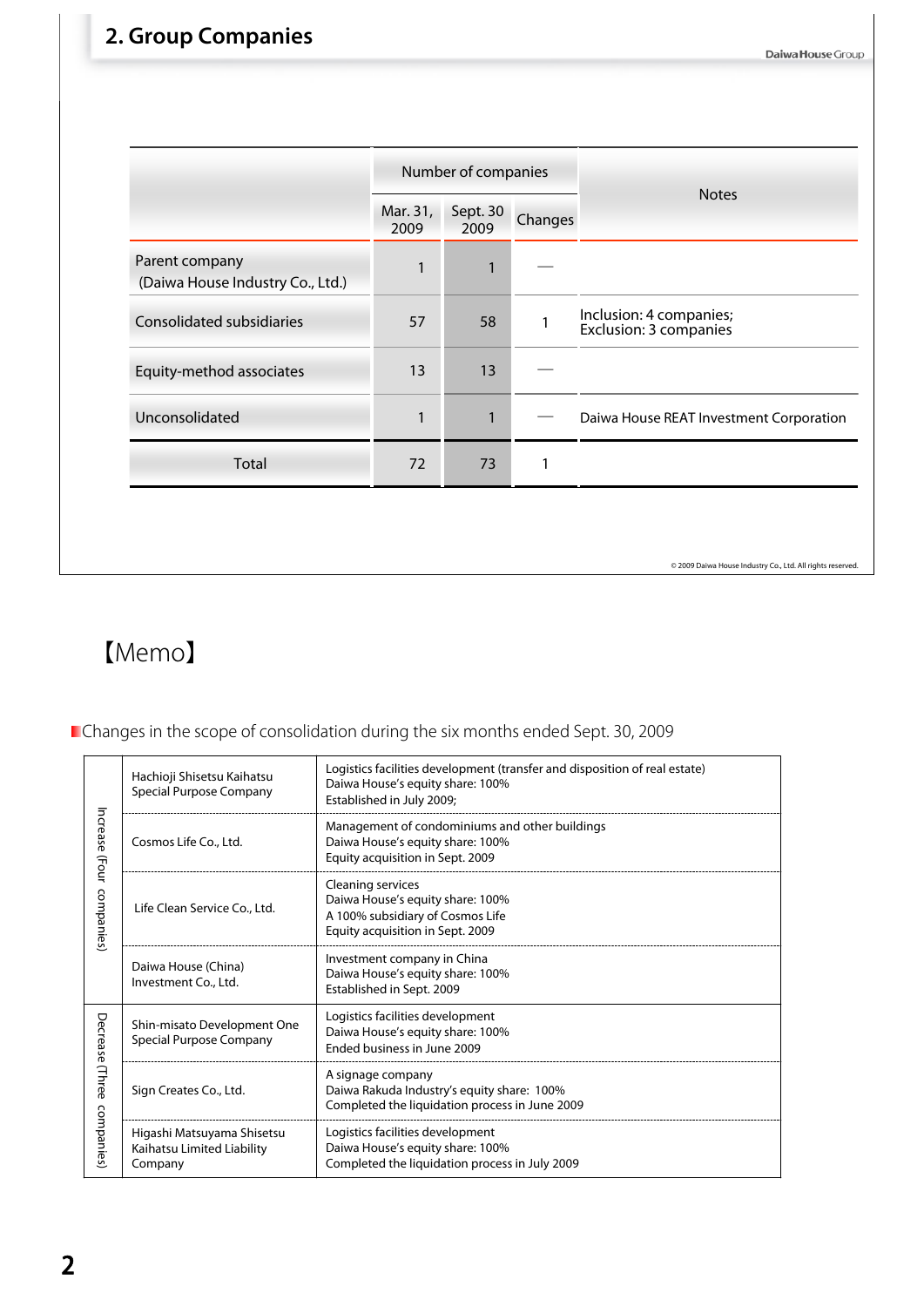#### **3. Summary of Profits (for the first six months ended Sept. 30)**

Daiwa House Group

| <b>Consolidated</b>        |              |                             |                       |                                                                |         |         |             |         |                              |                | (¥ Billion)                        |
|----------------------------|--------------|-----------------------------|-----------------------|----------------------------------------------------------------|---------|---------|-------------|---------|------------------------------|----------------|------------------------------------|
|                            |              |                             |                       | FY2009 2Q                                                      |         |         |             |         | <b>Comparison to Results</b> |                | Comparison to<br>initial forecasts |
|                            | FY2008<br>2Q | <b>Amounts</b><br>initially |                       | Effect on<br>Reference)<br>the percentage-of-completion method |         |         |             | Amounts |                              | <b>Amounts</b> |                                    |
|                            | Results      | forecasted in<br>May 2009   | Before<br>application | Composition                                                    | Amounts | Results | Composition | change  | YOY                          | change         | % change                           |
| <b>Net sales</b>           | 821.6        | 779.0                       | 778.1                 | 100.0%                                                         | 26.2    | 804.4   | 100.0%      | $-17.2$ | $-2.1%$                      | 25.4           | 3.3%                               |
| Cost of sales              | 654.1        | 631.0                       | 624.7                 | 80.3%                                                          | 20.5    | 645.2   | 80.2%       | $-8.9$  | $-1.4%$                      | 14.2           | 2.3%                               |
| Gross profit               | 167.5        | 148.0                       | 153.4                 | 19.7%                                                          | 5.7     | 159.1   | 19.8%       | $-8.3$  | $-5.0\%$                     | 11.1           | 7.6%                               |
| SG&A expenses              | 132.3        | 128.0                       | 120.4                 | 15.5%                                                          |         | 120.4   | 15.0%       | $-11.9$ | $-9.0\%$                     | $-7.5$         | $-5.9%$                            |
| <b>Operating</b><br>income | 35.1         | 20.0                        | 32.9                  | 4.2%                                                           | 5.7     | 38.7    | 4.8%        | 3.6     | 10.4%                        | 18.7           | 93.7%                              |
| Non-operating<br>income    | 5.2          |                             | 6.1                   | 0.8%                                                           |         | 6.1     | 0.8%        | 0.8     | 16.4%                        |                |                                    |
| Non-operating<br>expenses  | 5.0          |                             | 6.1                   | 0.8%                                                           |         | 6.1     | 0.8%        | 1.0     | 20.6%                        |                |                                    |
| Ordinary<br>income         | 35.2         | 20.0                        | 32.9                  | 4.2%                                                           | 5.7     | 38.7    | 4.8%        | 3.4     | 9.8%                         | 18.7           | 93.6%                              |
| Extraordinary<br>income    | 0.5          |                             | 0.2                   | 0.0%                                                           |         | 0.2     | 0.0%        | $-0.2$  | $-55.9%$                     |                |                                    |
| Extraordinary<br>losses    | 3.3          |                             | 0.8                   | 0.1%                                                           | --      | 0.8     | 0.1%        | $-2.4$  | $-74.2%$                     |                |                                    |
| Income before<br>taxes     | 32.4         |                             | 32.3                  | 4.1%                                                           | 5.7     | 38.0    | 4.7%        | 5.6     | 17.3%                        |                |                                    |
| <b>Net income</b>          | 17.9         | 9.0                         |                       |                                                                |         | 21.3    | 2.7%        | 3.4     | 19.2%                        | 12.3           | 137.3%                             |

© 2009 Daiwa House Industry Co., Ltd. All rights reserved.

### 【Memo】

**E** Effect on the percentage-of-completion method:

- Net sales increased ¥26.2 bn.
- Operating income, ordinary income, and income before taxes increased ¥5.7 bn.
- **SG&A** expenses decreased ¥11.9 bn yoy, due to cost-cutting measures.

|                                                       |                |                | $(\angle$ BN $)$ |  |
|-------------------------------------------------------|----------------|----------------|------------------|--|
| Cost of sales                                         | <b>FY08 2Q</b> | <b>FY09 2Q</b> | Amounts change   |  |
| Lower of cost or market methods (Inventories)         | 0.2            | 3.5            | 3.3              |  |
|                                                       |                |                | $(\angle$ BN $)$ |  |
| SG&A expenses                                         | <b>FY08 2Q</b> | <b>FY09 2Q</b> | Amounts change   |  |
| Personnel costs<br>(incl. welfare expense)            | 74.6           | 71.3           | $-3.3$           |  |
| Advertising & promotion expenses                      | 16.1           | 12.2           | $-3.9$           |  |
| Goodwill amortization                                 | 1.2            |                | $-1.2$           |  |
| Communication & transportation expenses               | 8.0            | 6.3            | $-1.6$           |  |
| Others                                                | 32.3           | 30.5           | $-1.7$           |  |
| <b>Total</b>                                          | 132.3          | 120.4          | $-11.9$          |  |
|                                                       |                |                | $(\angle$ BN $)$ |  |
| <b>Extraordinary losses</b>                           | <b>FY08 2Q</b> | FY09 2Q        | Amounts change   |  |
| Write-down of marketable and investment<br>securities | 1.4            | 0.4            | $-1.0$           |  |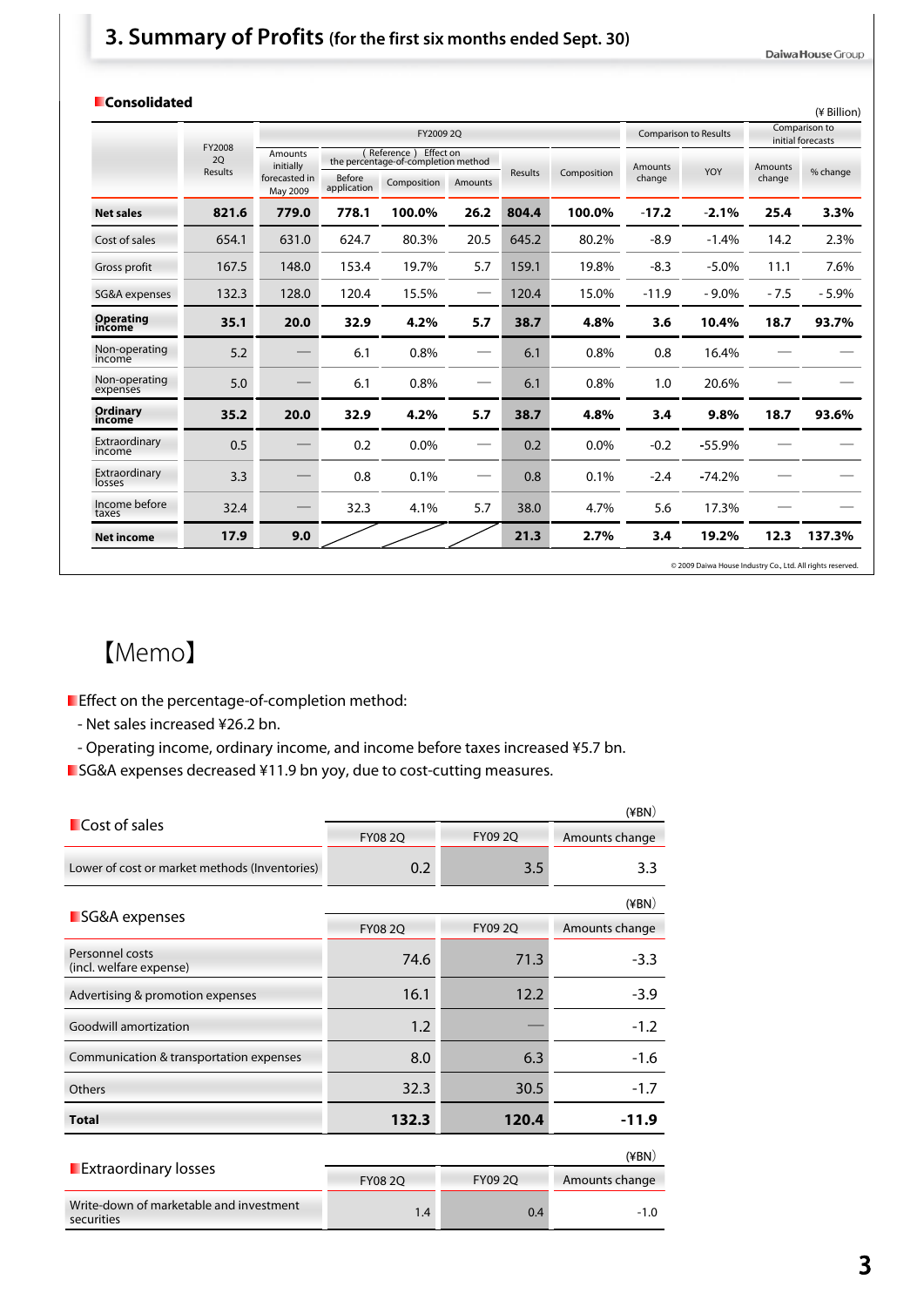### **4. Business Segment Information (Accounting Purpose)**

Daiwa House Group

|              |                                |                      |                                                              |         |           |                | (¥ Billion) |
|--------------|--------------------------------|----------------------|--------------------------------------------------------------|---------|-----------|----------------|-------------|
|              |                                | FY2008               |                                                              |         | FY2009 20 |                |             |
|              |                                | <b>2Q</b><br>Results | (Reference) Effect on the<br>percentage-of-completion method |         |           |                |             |
|              |                                |                      | Before application                                           | Amounts | Results   | Amounts change | YOY         |
|              | Residential                    | 486.0                | 459.5                                                        | 12.2    | 471.7     | $-14.3$        | $-2.9%$     |
|              | <b>Commercial Construction</b> | 241.6                | 226.0                                                        | 14.0    | 240.0     | $-1.5$         | $-0.6%$     |
|              | Resort Hotels and Sports Life  | 31.1                 | 28.8                                                         |         | 28.8      | $-2.2$         | $-7.3%$     |
| <b>Sales</b> | Home Center                    | 33.2                 | 31.6                                                         |         | 31.6      | $-1.6$         | $-5.0%$     |
|              | <b>Other Businesses</b>        | 72.5                 | 66.6                                                         | 0.0     | 66.6      | $-5.9$         | $-8.2%$     |
|              | (Elimination/Corporate)        | (43.0)               | (34.4)                                                       |         | (34.4)    |                |             |
|              | <b>Total</b>                   | 821.6                | 778.1                                                        | 26.2    | 804.4     | $-17.2$        | $-2.1%$     |
|              |                                |                      |                                                              |         |           |                |             |
|              | Residential                    | 21.8                 | 17.1                                                         | 3.1     | 20.3      | $-1.5$         | $-7.1%$     |
|              | <b>Commercial Construction</b> | 24.1                 | 25.9                                                         | 2.6     | 28.5      | 4.4            | 18.4%       |
| Operating    | Resort Hotels and Sports Life  | $-0.4$               | $-0.1$                                                       |         | $-0.1$    | 0.3            |             |
|              | Home Center                    | 0.6                  | 0.8                                                          |         | 0.8       | 0.2            | 34.4%       |
|              | <b>Other Businesses</b>        | 1.0                  | 0.0                                                          | 0.0     | 0.0       | $-1.0$         | $-97.1%$    |
| Income       | (Elimination/Corporate)        | (12.2)               | (10.9)                                                       |         | (10.9)    |                |             |
|              | <b>Total</b>                   | 35.1                 | 32.9                                                         | 5.7     | 38.7      | 3.6            | 10.4%       |

※**Sales and Operating income by segment are shown prior to consolidation adjustments.**

© 2009 Daiwa House Industry Co., Ltd. All rights reserved.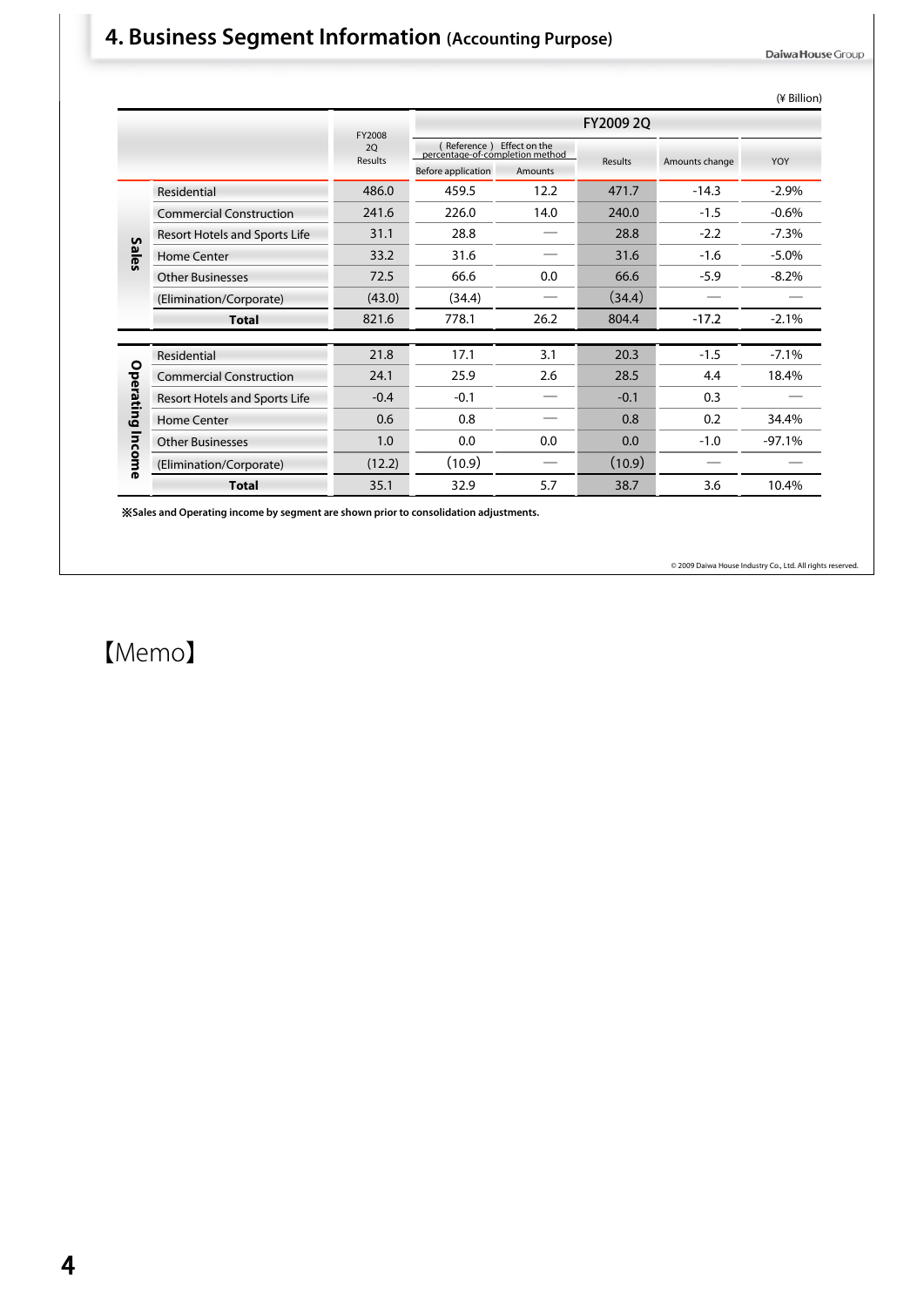

#### **5. New Business Domain and Group Companies**



【Memo】

5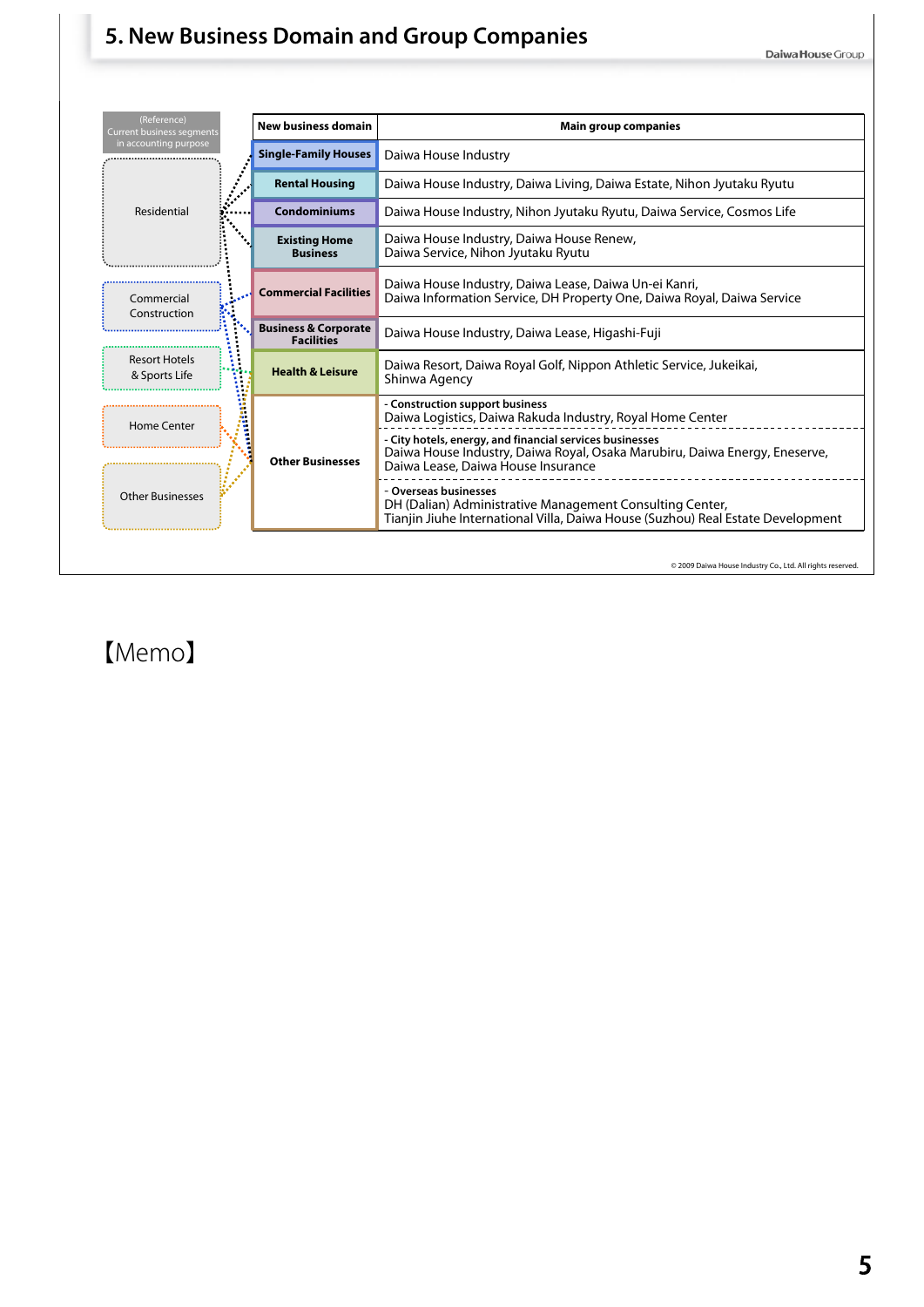#### **6. New Business Domain in the Mid-Term Plan (New 8 Business Segments) ① Net Sales** Daiwa House Group

|                                       |                                                                                       |        |                                           |                                                   |                                  |                |                       |         |                                    | (¥ Billion)                                               |
|---------------------------------------|---------------------------------------------------------------------------------------|--------|-------------------------------------------|---------------------------------------------------|----------------------------------|----------------|-----------------------|---------|------------------------------------|-----------------------------------------------------------|
| (Reference)<br>Current<br>business    |                                                                                       |        |                                           | FY2009 2Q                                         |                                  |                | Comparison to results |         | Comparison to<br>initial forecasts |                                                           |
| segments<br>n accounting<br>purpose   | FY2008<br>20<br>Results                                                               |        | <b>Amounts</b><br>initially<br>forecasted | the percentage-of-<br>completion method<br>Before | Reference ) Effect on<br>Amounts | <b>Results</b> | Amounts<br>change     | YOY     | Amounts<br>change                  | % change                                                  |
|                                       |                                                                                       |        | in May 2009                               | application                                       |                                  |                |                       |         |                                    |                                                           |
|                                       | Single-Family<br><b>Houses</b>                                                        | 189.2  | 156.0                                     | 165.9                                             | 6.7                              | 172.6          | $-16.5$               | $-8.7%$ | 16.6                               | 10.7%                                                     |
| Residential                           | <b>Rental Housing</b>                                                                 | 223.3  | 222.0                                     | 218.4                                             | 5.4                              | 223.8          | 0.5                   | 0.3%    | 1.8                                | 0.8%                                                      |
| Commercial                            | Condominiums                                                                          | 57.3   | 49.7                                      | 54.2                                              | 0.0                              | 54.3           | $-2.9$                | $-5.2%$ | 4.6                                | 9.3%                                                      |
| Construction                          | <b>Existing Home</b><br><b>Business</b>                                               | 16.9   | 18.6                                      | 20.7                                              |                                  | 20.7           | 3.8                   | 22.8%   | 2.1                                | 11.6%                                                     |
| <b>Resort Hotels</b><br>& Sports Life | Commercial<br><b>Facilities</b>                                                       | 145.6  | 139.0                                     | 134.8                                             | 6.1                              | 140.9          | $-4.6$                | $-3.2%$ | 1.9                                | 1.4%                                                      |
| Home Center                           | Business &<br>Corporate Facilities                                                    | 96.6   | 96.7                                      | 91.9                                              | 7.8                              | 99.8           | 3.2                   | 3.3%    | 3.1                                | 3.2%                                                      |
| Other                                 | <b>Health &amp; Leisure</b>                                                           | 31.7   | 31.7                                      | 29.3                                              | -                                | 29.3           | $-2.3$                | $-7.4%$ | $-2.3$                             | $-7.4%$                                                   |
| <b>Businesses</b>                     | Other<br><b>Businesses</b>                                                            | 110.3  | 108.0                                     | 104.0                                             | 0.0                              | 104.0          | $-6.2$                | $-5.7%$ | $-3.9$                             | $-3.6%$                                                   |
|                                       | Elimination/<br>Corporate                                                             | (49.3) | (42.7)                                    | (41.4)                                            |                                  | (41.4)         |                       |         |                                    |                                                           |
|                                       | Total                                                                                 | 821.6  | 779.0                                     | 778.1                                             | 26.2                             | 804.4          | $-17.2$               | $-2.1%$ | 25.4                               | 3.3%                                                      |
|                                       | X Sales and Operating income by segment are shown prior to consolidation adjustments. |        |                                           |                                                   |                                  |                |                       |         |                                    | C 2009 Daiwa House Industry Co., Ltd. All rights reserved |

## 【Memo】

Main reasons for differences in sales between initial forecasts and actual results:

- ・ Single-family houses: Amounts of order received rose by comparison with initial forecasts (up 8.6% on non-consolidated basis)
- ・ Condominiums: Amounts of order received rose by comparison with initial forecasts (up 4.8% on non-consolidated basis)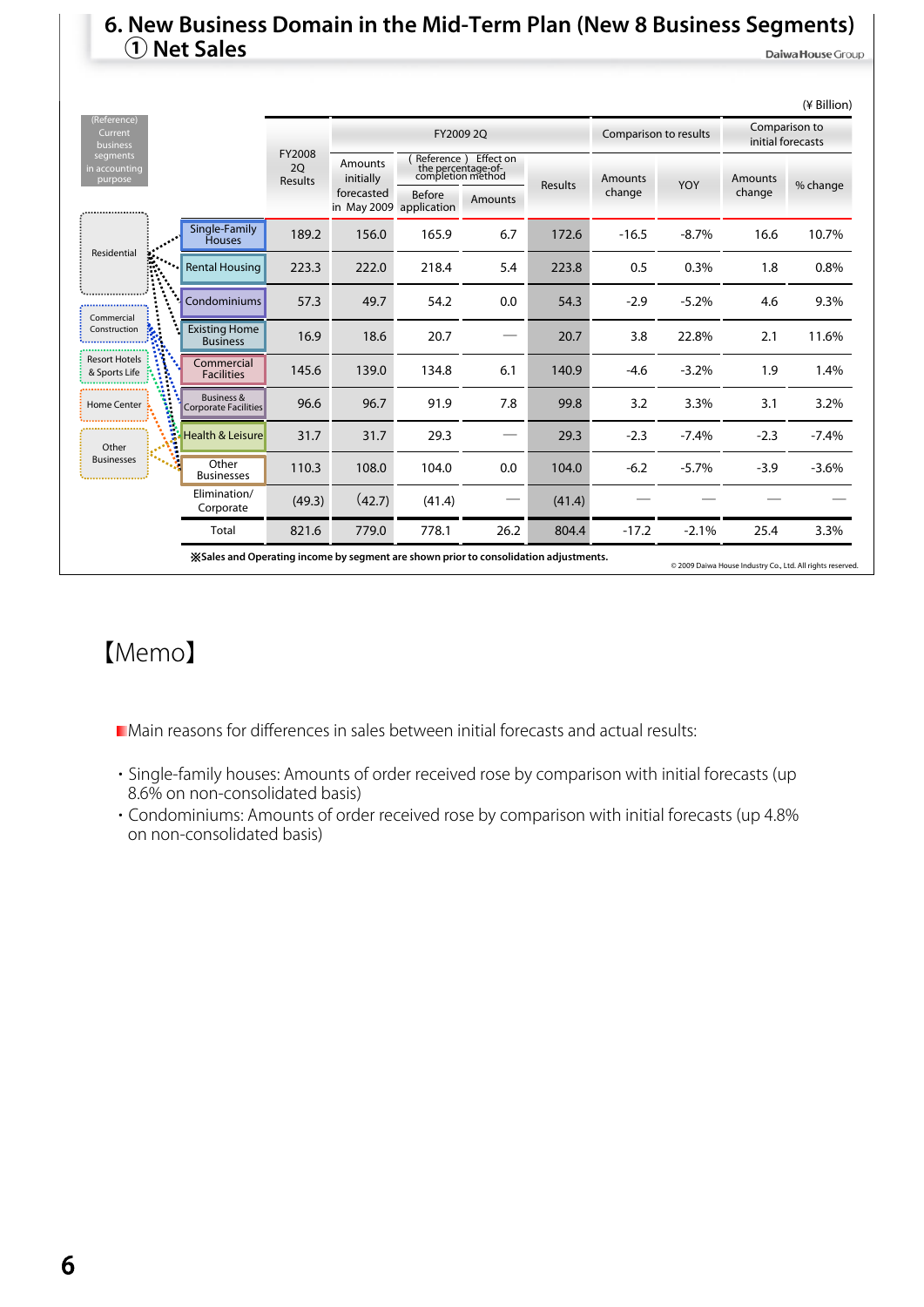# **6. New Business Domain in Mid-Term Plan (New 8 Business Segments) <sup>②</sup> Operating Income**

|                                                      |                                                                                                                                                    |                         |                           |                                                                  |         |         |                       |          |                                       | (¥ Billion) |
|------------------------------------------------------|----------------------------------------------------------------------------------------------------------------------------------------------------|-------------------------|---------------------------|------------------------------------------------------------------|---------|---------|-----------------------|----------|---------------------------------------|-------------|
| (Reference)<br>Current                               |                                                                                                                                                    |                         |                           | FY2009 2Q                                                        |         |         | Comparison to results |          | Comparison to<br>initially forecasted |             |
| business<br>segments<br>in accounting<br>purpose<br> |                                                                                                                                                    | FY2008<br>20<br>Results | Amounts<br>initially      | (Reference) Effect on<br>the percentage-of-<br>completion method |         | Results | <b>Amounts</b>        | YOY      | Amounts                               | % change    |
|                                                      |                                                                                                                                                    |                         | forecasted<br>in May 2009 | <b>Before</b><br>application                                     | Amounts |         | change                |          | change                                |             |
|                                                      | Single-Family<br><b>Houses</b>                                                                                                                     | 4.7                     | 0.0                       | 2.6                                                              | 1.7     | 4.3     | $-0.3$                | $-6.5%$  | 4.3                                   |             |
| Residential                                          | <b>Rental Housing</b>                                                                                                                              | 16.6                    | 14.5                      | 18.7                                                             | 1.3     | 20.0    | 3.4                   | 20.8%    | 5.5                                   | 38.3%       |
|                                                      | Condominiums                                                                                                                                       | 0.0                     | $-5.1$                    | $-5.2$                                                           | 0.0     | $-5.2$  | $-5.2$                |          | $-0.1$                                |             |
| Commercial<br>Construction                           | <b>Existing Home</b><br><b>Business</b>                                                                                                            | 0.3                     | 0.1                       | 0.5                                                              |         | 0.5     | 0.2                   | 79.7%    | 0.4                                   | 439.0%      |
| <b>Resort Hotels</b><br>& Sports Life                | Commercial<br><b>Facilities</b>                                                                                                                    | 14.5                    | 15.0                      | 15.7                                                             | 1.4     | 17.1    | 2.6                   | 18.5%    | 2.1                                   | 14.6%       |
| <b>Home Center</b><br>ł,                             | <b>Business &amp;</b><br>Corporate Facilities                                                                                                      | 9.6                     | 4.0                       | 10.6                                                             | 1.1     | 11.8    | 2.2                   | 23.5%    | 7.8                                   | 196.3%      |
| Other                                                | <b>Health &amp; Leisure</b>                                                                                                                        | $-0.4$                  | 0.0                       | $-0.1$                                                           |         | $-0.1$  | 0.2                   |          | $-0.1$                                |             |
| <b>Businesses</b>                                    | Other<br><b>Businesses</b>                                                                                                                         | 2.6                     | 2.4                       | 1.3                                                              | 0.0     | 1.3     | $-1.2$                | $-49.7%$ | $-1.0$                                | $-45.5%$    |
|                                                      | Elimination/<br>Corporate                                                                                                                          | (12.8)                  | (10.9)                    | (11.2)                                                           |         | (11.2)  |                       |          |                                       |             |
|                                                      | Total                                                                                                                                              | 35.1                    | 20.0                      | 32.9                                                             | 5.7     | 38.7    | 3.6                   | 10.4%    | 18.7                                  | 93.7%       |
|                                                      | .Sales and Operating income by segment are shown prior to consolidation adjustments.<br>© 2009 Daiwa House Industry Co., Ltd. All rights reserved. |                         |                           |                                                                  |         |         |                       |          |                                       |             |

# 【Memo】

Main reasons for differences in operating income between initial forecasts and actual results:

- ・ Single-family houses: Improvement due to an increase in sales and a reduction in expenses (¥2.1 bn cost reduction)
- ・ Rental housing: reduction in expenses (¥3.3 bn cost reduction)
- ・ Commercial facilities: Improvement of in cost-to-sales ratio (down 6.6 points)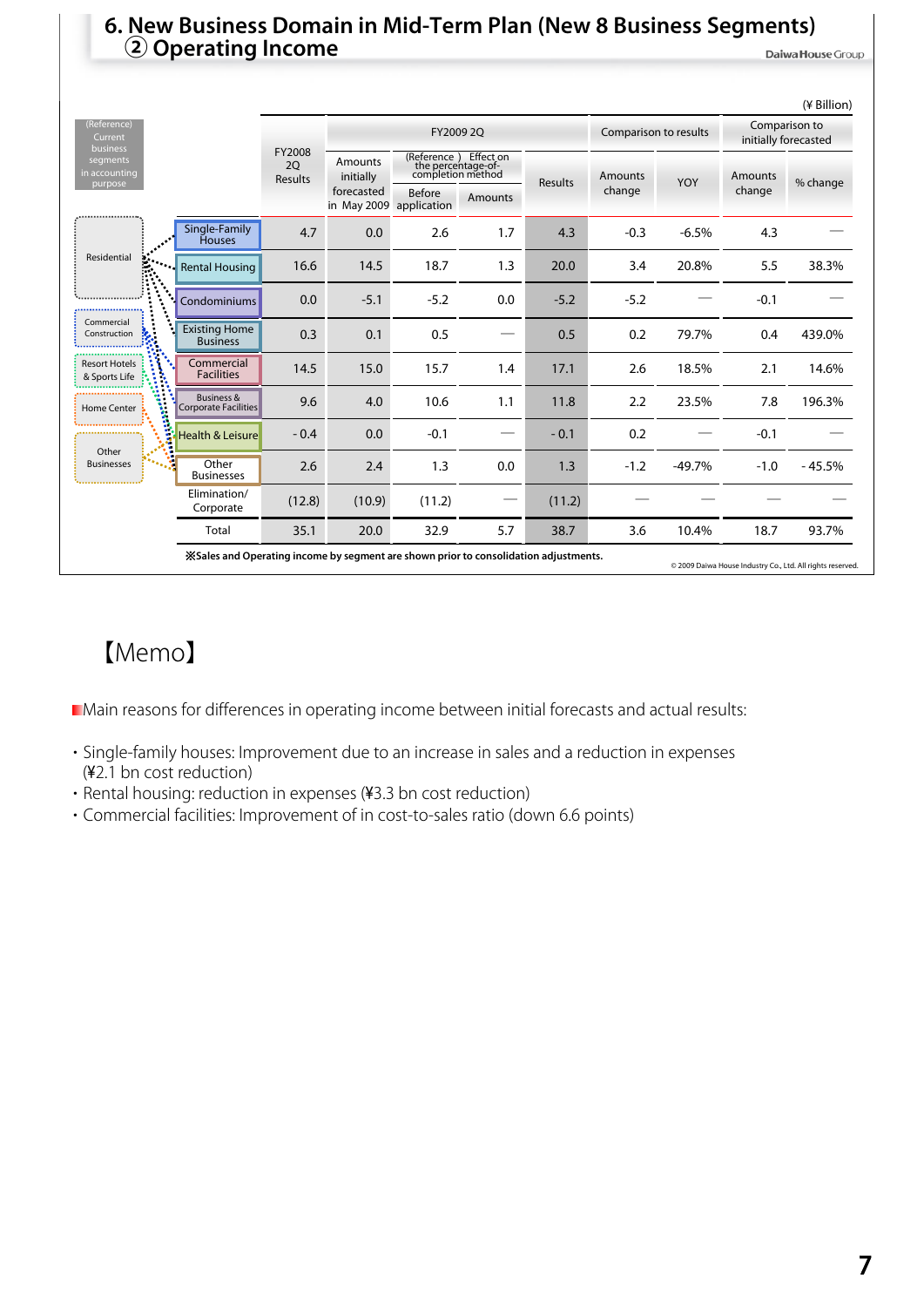### **7. Consolidated Balance Sheets ① Assets**

Daiwa House Group

|                               |                |                |                          | (¥ Billion) |
|-------------------------------|----------------|----------------|--------------------------|-------------|
|                               | March 31, 2009 | Sept. 30, 2009 | <b>Amounts</b><br>change | % change    |
| <b>Current assets</b>         | 661.1          | 581.5          | $-79.6$                  | $-12.0%$    |
| <b>Noncurrent assets</b>      | 1,149.3        | 1,213.7        | 64.3                     | 5.6%        |
| Property, plant and equipment | 728.9          | 770.3          | 41.4                     | 5.7%        |
| Intangible assets             | 13.1           | 20.2           | 7.0                      | 53.7%       |
| Investments and other assets  | 407.2          | 423.1          | 15.8                     | 3.9%        |
| <b>Total assets</b>           | 1,810.5        | 1,795.2        | $-15.2$                  | $-0.8\%$    |
|                               |                |                |                          |             |

© 2009 Daiwa House Industry Co., Ltd. All rights reserved.

| <b>I</b> Inventories                                  | $(\nexists$ BN) |                |                   |  |  |  |  |  |
|-------------------------------------------------------|-----------------|----------------|-------------------|--|--|--|--|--|
|                                                       | March 31, 2009  | Sept. 30, 2009 | Amounts<br>change |  |  |  |  |  |
| <b>Costs on uncompleted</b><br>construction contracts | 57.4            | 31.6           | $-25.7$           |  |  |  |  |  |
| <b>Land for sale</b>                                  | 237.6           | 208.1          | $-29.4$           |  |  |  |  |  |
| for houses                                            | 100.4           | 83.0           | $-17.3$           |  |  |  |  |  |
| for condominiums                                      | 96.3            | 83.2           | $-13.0$           |  |  |  |  |  |
| <b>Buildings for sale</b>                             | 76.5            | 65.8           | $-10.7$           |  |  |  |  |  |
| for houses                                            | 15.0            | 11.0           | $-3.9$            |  |  |  |  |  |
| for condominiums                                      | 57.0            | 50.2           | $-6.8$            |  |  |  |  |  |
| <b>Others</b>                                         | 24.8            | 19.4           | $-5.3$            |  |  |  |  |  |
| <b>Total</b>                                          | 396.4           | 325.0          | $-71.3$           |  |  |  |  |  |

|                                  |                |                |                          | $(4$ BN)                                      |
|----------------------------------|----------------|----------------|--------------------------|-----------------------------------------------|
| <b>Noncurrent assets</b>         | March 31, 2009 | Sept. 30, 2009 | <b>Amounts</b><br>change | Main Properties, and reasons                  |
| Buildings & structures           | 315.6          | 331.4          | 15.7                     | Pacific Royal Court Minato Mirai Urban Tower  |
| Land                             | 356.0          | 375.4          | 19.4                     | D-Project Kita Hachioji                       |
| Other                            | 57.2           | 63.4           | 6.2                      | Foreo Sendai Miyanomori                       |
| Property, plant and<br>equipment | 728.9          | 770.3          | 41.4                     |                                               |
| Intangible assets                | 13.1           | 20.2           | 7.0                      | Goodwill for the consolidation of Cosmos Life |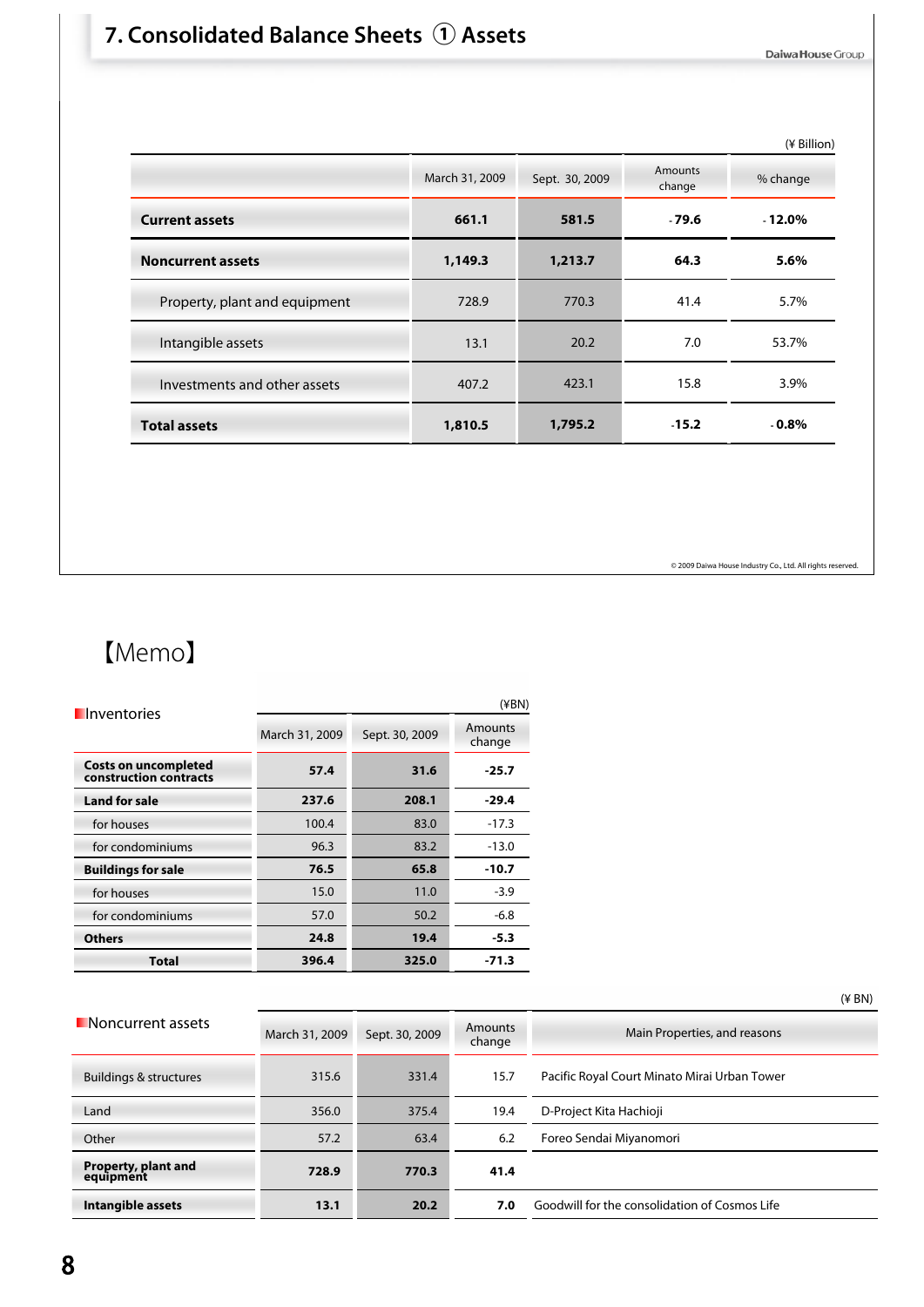### **7. Consolidated Balance Sheets ② Liabilities & Net Assets**

Daiwa House Group

|                |                |                   | (¥ Billion) |
|----------------|----------------|-------------------|-------------|
| March 31, 2009 | Sept. 30, 2009 | Amounts<br>change | % change    |
| 1,203.1        | 1,172.9        | $-30.1$           | $-2.5%$     |
| 372.6          | 332.6          | $-39.9$           | $-10.7%$    |
| 830.5          | 840.3          | 9.7               | 1.2%        |
| 607.4          | 622.3          | 14.9              | 2.5%        |
| 687.6          | 694.7          | 7.1               | 1.0%        |
| $-80.9$        | $-73.4$        | 7.5               |             |
| 0.7            | 0.9            | 0.2               | 29.3%       |
| 1,810.5        | 1,795.2        | $-15.2$           | $-0.8%$     |
|                |                |                   |             |

© 2009 Daiwa House Industry Co., Ltd. All rights reserved.

| I Interest-bearing liabilities             |                |                | $(\angle$ BN $)$  |
|--------------------------------------------|----------------|----------------|-------------------|
|                                            | March 31, 2009 | Sept. 30, 2009 | Amounts change    |
| Short-term loans payable                   | 16.4           | 14.3           | $-2.0$            |
| Current portion of long-term loans payable | 5.6            | 5.8            | 0.2               |
| Lease obligations (current)                | 0.4            | 0.7            | 0.2               |
| Bonds payable                              |                | 4.5            | 4.5               |
| Long-term loans payable                    | 319.9          | 329.7          | 9.8               |
| Long-term lease obligations                | 2.1            | 2.9            | 0.8               |
| Total                                      | 344.5          | 358.2          | 13.6              |
|                                            |                |                |                   |
| Debt-Equity Ratio                          | 0.57           | 0.58           | $0.01$ pt         |
| Net Debt-Equity Ratio                      | 0.39           | 0.45           | 0.06pt            |
|                                            |                |                |                   |
| Equity ratio                               | 33.5%          | 34.6%          | 1.1 <sub>pt</sub> |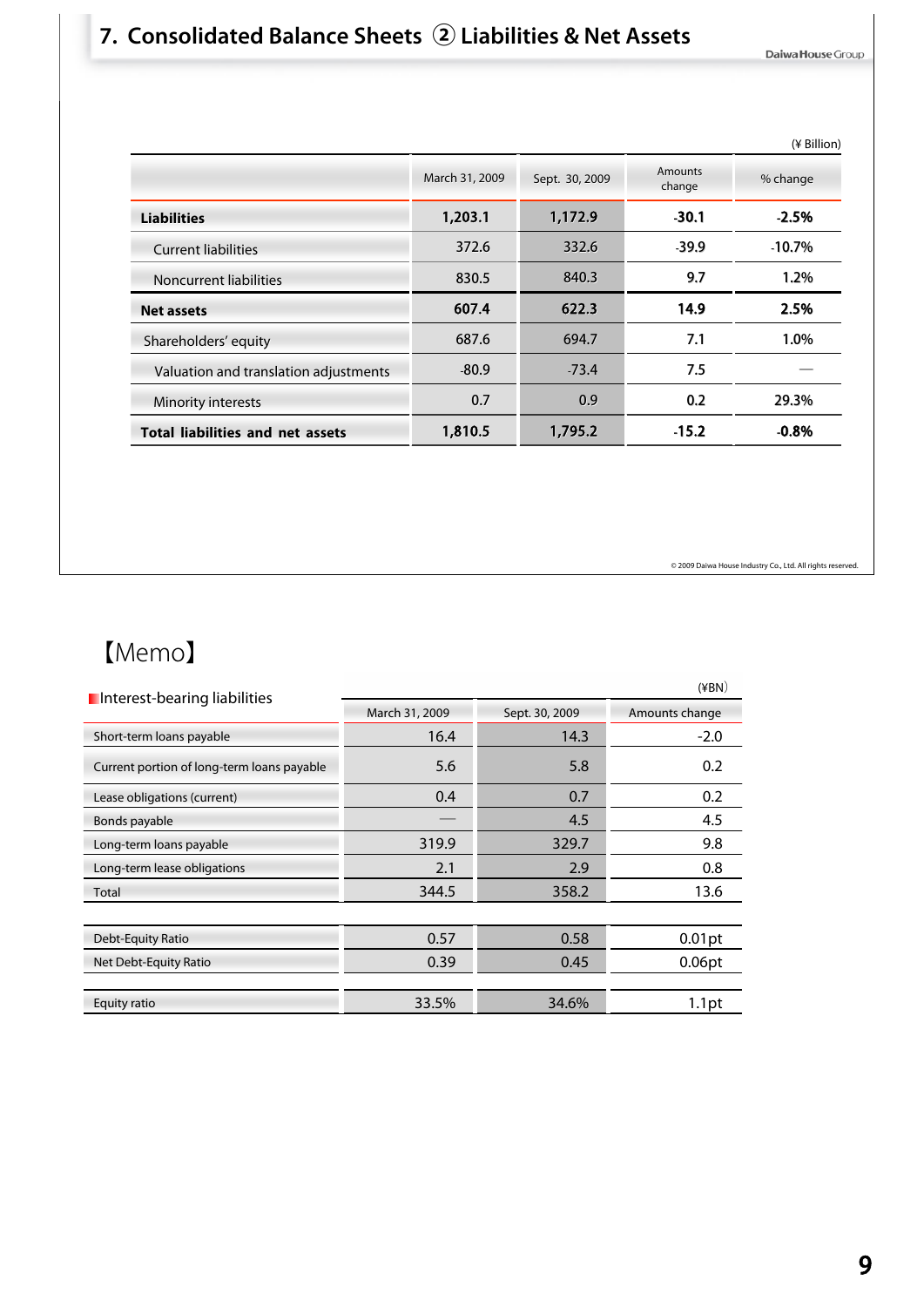### **8. Full-Year Forecasts for FY2009**

#### **Comparison with actual results**

|                         |                   |                                                                  | Consolidated |                    |          | Non-consolidated  |                                                                  |         |                    |          |  |
|-------------------------|-------------------|------------------------------------------------------------------|--------------|--------------------|----------|-------------------|------------------------------------------------------------------|---------|--------------------|----------|--|
|                         |                   |                                                                  |              | FY2009 (forecasts) |          |                   |                                                                  |         | FY2009 (forecasts) |          |  |
|                         | FY2008<br>Results | (Reference) Effect on<br>the percentage-of-<br>completion method |              | Revised            | YOY      | FY2008<br>Results | (Reference) Effect on<br>the percentage-of-<br>completion method |         | Revised            | YOY      |  |
|                         |                   | Before<br>application                                            | Amounts      | forecasts          |          |                   | Before<br>application                                            | Amounts | forecasts          |          |  |
| <b>Net sales</b>        | .690.9            | 1.545.0                                                          | 25.0         | 1,570.0            | $-7.2%$  | 1.152.4           | 975.0                                                            | 25.0    | 1,000.0            | $-13.2%$ |  |
| Cost of sales           | .357.8            | .243.5                                                           | 20.0         | 1,263.5            | $-6.9%$  | 927.8             | 775.6                                                            | 20.0    | 795.6              | $-14.3%$ |  |
| SG&A expenses           | 259.5             | 244.5                                                            |              | 244.5              | $-5.8%$  | 177.0             | 163.7                                                            |         | 163.7              | $-7.5%$  |  |
| <b>Operating income</b> | 73.5              | 57.0                                                             | 5.0          | 62.0               | $-15.7%$ | 47.5              | 35.7                                                             | 5.0     | 40.7               | $-14.3%$ |  |
| <b>Ordinary income</b>  | 39.8              | 51.5                                                             | 5.0          | 56.5               | 41.8%    | 28.3              | 33.0                                                             | 5.0     | 38.0               | 34.2%    |  |
| <b>Net income</b>       | 4.1               |                                                                  |              | 24.0               | 475.5%   | 5.5               |                                                                  |         | 20.2               | 262.1%   |  |

#### **Comparison with amounts initially forecasted in May 2009**

(¥ Billion)

(¥ Billion)

Daiwa House Group

|                         |                                    |                                                                  | Consolidated                  |                    | Non-consolidated |                                    |                                                                  |                               |                                                                                      |          |  |
|-------------------------|------------------------------------|------------------------------------------------------------------|-------------------------------|--------------------|------------------|------------------------------------|------------------------------------------------------------------|-------------------------------|--------------------------------------------------------------------------------------|----------|--|
|                         |                                    |                                                                  |                               | FY2009 (forecasts) |                  |                                    |                                                                  |                               |                                                                                      |          |  |
|                         | Amounts<br>initially<br>forecasted | (Reference) Effect on<br>the percentage-of-<br>combletion method |                               | Revised            | % change         | Amounts<br>initially<br>forecasted | (Reference) Effect on<br>the percentage-of-<br>completion method |                               | Revised                                                                              | % change |  |
|                         | in May 2009                        | Before<br>application                                            | Amounts                       | forecasts          |                  | in May 2009                        | Before<br>application                                            | Amounts                       | FY2009 (forecasts)<br>forecasts<br>1.000.0<br>795.6<br>163.7<br>40.7<br>38.0<br>20.2 |          |  |
| <b>Net sales</b>        | 1.565.0                            | 1.545.0                                                          | 25.0                          | 1,570.0            | 0.3%             | 1.010.0                            | 975.0                                                            | 25.0                          |                                                                                      | $-1.0%$  |  |
| Cost of sales           | 1,263.5                            | 1,243.5                                                          | 20.0                          | 1,263.5            |                  | 812.6                              | 775.6                                                            | 20.0                          |                                                                                      | $-2.1%$  |  |
| SG&A expenses           | 256.5                              | 244.5                                                            | $\overbrace{\phantom{13333}}$ | 244.5              | $-4.7%$          | 173.0                              | 163.7                                                            | $\overbrace{\phantom{13333}}$ |                                                                                      | $-5.4%$  |  |
| <b>Operating income</b> | 45.0                               | 57.0                                                             | 5.0                           | 62.0               | 37.8%            | 24.4                               | 35.7                                                             | 5.0                           |                                                                                      | 66.8%    |  |
| <b>Ordinary income</b>  | 45.0                               | 51.5                                                             | 5.0                           | 56.5               | 25.6%            | 29.0                               | 33.0                                                             | 5.0                           |                                                                                      | 31.0%    |  |
| <b>Net income</b>       | 21.0                               |                                                                  |                               | 24.0               | 14.3%            | 15.0                               |                                                                  |                               |                                                                                      | 34.7%    |  |
|                         |                                    | © 2009 Daiwa House Industry Co., Ltd. All rights reserved.       |                               |                    |                  |                                    |                                                                  |                               |                                                                                      |          |  |

【Memo】

#### **Sales and operating income**

- ・ Comparison with actual results for the previous fiscal year: Net sales and operating income forecasts will decrease compared with those for previous term.
- ・ Comparison with the amounts initially forecasted in May 2009: Net sales, operating income, ordinary income, and net income all will increase compared with the amounts initially forecasted.

#### **D** Ordinary income

- ・ In the actual results for the previous fiscal year:
	- The expenses for amortization of actuarial losses (including funding losses) on employees' pension fund operations in the amount of ¥31.4 bn were recognized.
- ・ In the amounts initially forecasted in May 2009: No actuarial loss on employees' pension fund operations was included.
- ・ In the revised forecasts in Nov. 2009:

The expenses for amortization of actuarial loss on employees' pension fund operations in the amount of ¥3.7 bn (no loss in real funds expected) are recognized.

#### **Net income**

- ・ In the actual results for the previous fiscal year:
	- Impairment loss on noncurrent assets: ¥14.8 billion
	- Loss on valuation of investment securities: ¥7.5 billion
- ・ In the revised forecasts in Nov. 2009:
	- Impairment loss on noncurrent assets: ¥11.0 billion
	- (Commercial facilities: ¥4.5 bn, resort hotels and golf courses: ¥3.7 bn,
	- offices and factories: ¥0.9 bn, home centers: ¥0.8 bn, rental housing: ¥0.3 bn)
	- Loss on valuation of investment securities: ¥0.4 billion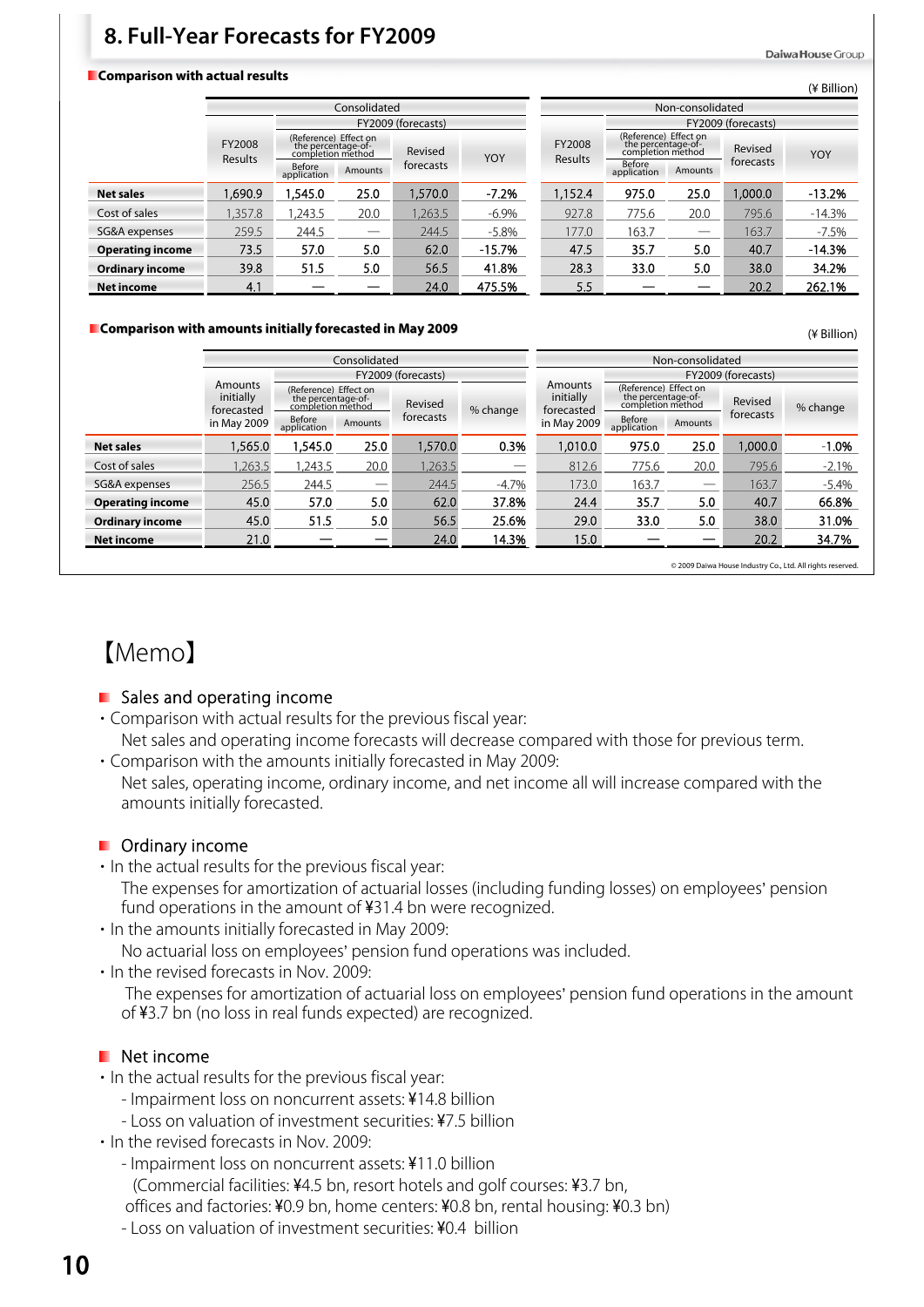# **9. Full-Year Forecasts in Current Business Segments (in Accounting Purpose)**

|           |                                |                          |                             |                                                                 |                    |           |          | (¥ Billion) |
|-----------|--------------------------------|--------------------------|-----------------------------|-----------------------------------------------------------------|--------------------|-----------|----------|-------------|
|           |                                |                          |                             |                                                                 | FY2009 (forecasts) |           |          |             |
|           |                                | FY2008<br><b>Results</b> | <b>Amounts</b><br>initially | (Reference) Effect on<br>the percentage-of-completion<br>method |                    | Revised   | Amounts  | % change    |
|           |                                |                          | forecasted<br>in May 2009   | Before application                                              | <b>Amounts</b>     | forecasts | change   |             |
|           | Residential                    | 959.0                    | 908.0                       | 915.0                                                           | 10.0               | 925.0     | $-34.0$  | $-3.5%$     |
|           | <b>Commercial Construction</b> | 545.1                    | 451.0                       | 444.8                                                           | 15.0               | 459.8     | $-85.3$  | $-15.7%$    |
|           | Resort Hotels and Sports Life  | 60.1                     | 61.5                        | 56.5                                                            |                    | 56.5      | $-3.6$   | $-6.0\%$    |
| Sales     | <b>Home Center</b>             | 63.5                     | 60.8                        | 61.0                                                            |                    | 61.0      | $-2.5$   | $-3.9%$     |
|           | <b>Other Businesses</b>        | 143.9                    | 151.0                       | 137.0                                                           |                    | 137.0     | $-6.9$   | $-4.8%$     |
|           | (Elimination/Corporate)        | (80.8)                   | (67.3)                      | (69.3)                                                          |                    | (69.3)    |          |             |
|           | <b>Total</b>                   | 1,690.9                  | 1,565.0                     | 1,545.0                                                         | 25.0               | 1,570.0   | $-120.9$ | $-7.2%$     |
|           | Residential                    | 28.5                     | 21.5                        | 32.5                                                            | 2.0                | 34.5      | 5.9      | 20.9%       |
|           | <b>Commercial Construction</b> | 66.1                     | 40.0                        | 45.0                                                            | 3.0                | 48.0      | $-18.1$  | $-27.5%$    |
| Operating | Resort Hotels and Sports Life  | $-1.1$                   | 0.0                         | 0.0                                                             |                    | 0.0       | 1.1      |             |
|           | <b>Home Center</b>             | 1.1                      | 1.2                         | 1.2                                                             |                    | 1.2       | 0.0      | 4.0%        |
|           | <b>Other Businesses</b>        | 2.5                      | 4.0                         | 1.0                                                             |                    | 1.0       | $-1.5$   | $-60.1%$    |
| ncome     | (Elimination/Corporate)        | (23.6)                   | (21.7)                      | (22.7)                                                          |                    | (22.7)    |          |             |
|           | <b>Total</b>                   | 73.5                     | 45.0                        | 57.0                                                            | 5.0                | 62.0      | $-11.5$  | $-15.7%$    |

※**Sales and Operating income by segment are shown prior to consolidation adjustments.**

© 2009 Daiwa House Industry Co., Ltd. All rights reserved.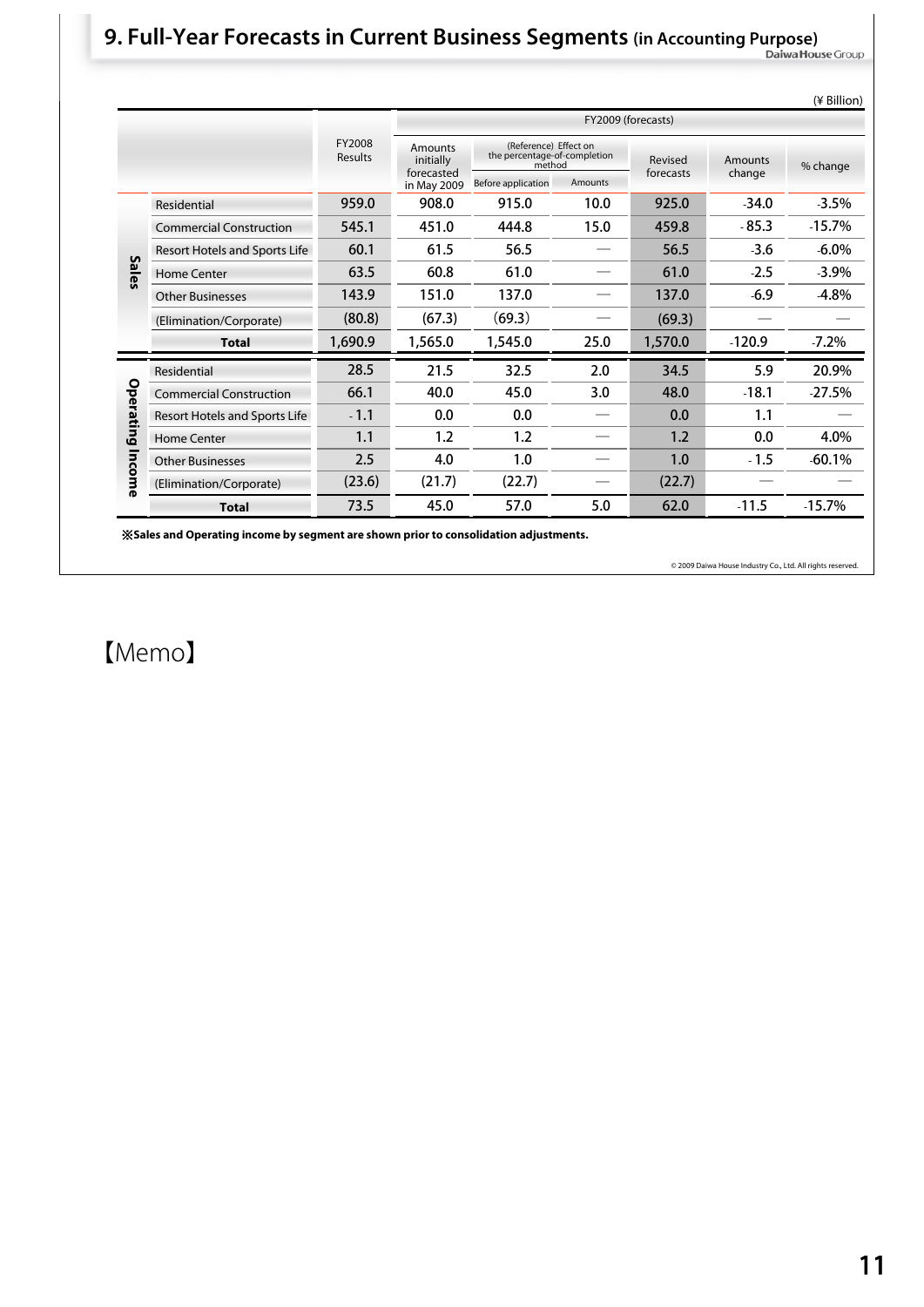#### **10. Forecasts in the New Business Domains in the Mid-Term Plan (New 8 Business Segments) ① Net Sales**

Daiwa House Group

|                                                                                                                                                       |                                                                                       |                          |                                           |                                                                  |                |                      |                                                            |                       |                          | (¥ Billion)                        |  |
|-------------------------------------------------------------------------------------------------------------------------------------------------------|---------------------------------------------------------------------------------------|--------------------------|-------------------------------------------|------------------------------------------------------------------|----------------|----------------------|------------------------------------------------------------|-----------------------|--------------------------|------------------------------------|--|
|                                                                                                                                                       |                                                                                       |                          | FY2009 (forecasts)                        |                                                                  |                |                      |                                                            | Comparison to results |                          | Comparison to<br>initial forecasts |  |
| (Reference)<br><b>Current business</b><br>segments<br>in accounting                                                                                   |                                                                                       | FY2008<br><b>Results</b> | <b>Amounts</b><br>initially<br>forecasted | (Reference) Effect on<br>the percentage-of-<br>completion method |                | Revised<br>forecasts | <b>Amounts</b><br>change                                   | YOY                   | <b>Amounts</b><br>change | % change                           |  |
| purpose<br>                                                                                                                                           |                                                                                       |                          | in May 2009                               | Before<br>application                                            | <b>Amounts</b> |                      |                                                            |                       |                          |                                    |  |
| Residential                                                                                                                                           | Single-Family<br><b>Houses</b>                                                        | 356.1                    | 318.0                                     | 317.0                                                            | 5.0            | 322.0                | $-34.1$                                                    | $-9.6%$               | 4.0                      | 1.3%                               |  |
|                                                                                                                                                       | ** Rental Housing                                                                     | 449.6                    | 453.3                                     | 442.0                                                            | 5.0            | 447.0                | $-2.6$                                                     | $-0.6%$               | $-6.3$                   | $-1.4%$                            |  |
| :Commercial                                                                                                                                           | Condominiums                                                                          | 118.7                    | 97.5                                      | 114.0                                                            |                | 114.0                | $-4.7$                                                     | $-4.0%$               | 16.5                     | 16.9%                              |  |
|                                                                                                                                                       | <b>Existing Home</b><br><b>Business</b>                                               | 34.8                     | 41.0                                      | 42.0                                                             |                | 42.0                 | 7.1                                                        | 20.5%                 | 1.0                      | 2.4%                               |  |
| : Construction <b>:</b><br>Resort Hotels:<br>Commercial<br>& Sports Life<br><b>Facilities</b><br><b>Business &amp;</b><br>Home<br>Corporate<br>Center | 303.9                                                                                 | 284.0                    | 274.0                                     | 8.0                                                              | 282.0          | $-21.8$              | $-7.2%$                                                    | $-2.0$                | $-0.7%$                  |                                    |  |
| i<br>Saint                                                                                                                                            | <b>Facilities</b>                                                                     | 243.5                    | 168.0                                     | 172.3                                                            | 7.0            | 179.3                | $-64.1$                                                    | $-26.4%$              | 11.3                     | 6.7%                               |  |
| Other<br><b>Businesses</b>                                                                                                                            | Health &<br>Leisure                                                                   | 61.2                     | 62.5                                      | 57.5                                                             |                | 57.5                 | $-3.6$                                                     | $-6.0\%$              | $-5.0$                   | $-8.0\%$                           |  |
|                                                                                                                                                       | Other<br><b>Businesses</b>                                                            | 222.3                    | 225.0                                     | 213.0                                                            |                | 213.0                | $-9.3$                                                     | $-4.2%$               | $-12.0$                  | 5.3%                               |  |
|                                                                                                                                                       | Elimination/<br>Corporate                                                             | (99.2)                   | (84.3)                                    | (86.8)                                                           |                | (86.8)               |                                                            |                       |                          |                                    |  |
|                                                                                                                                                       | Total                                                                                 | 1,690.9                  | 1,565.0                                   | 1,545.0                                                          | 25.0           | 1,570.0              | $-120.9$                                                   | $-7.2%$               | 5.0                      | 0.3%                               |  |
|                                                                                                                                                       | X Sales and Operating income by segment are shown prior to consolidation adjustments. |                          |                                           |                                                                  |                |                      | C 2009 Daiwa House Industry Co., Ltd. All rights reserved. |                       |                          |                                    |  |

# 【Memo】

Main reasons for differences in net sales between initial forecasts and revised forecasts in Nov. 2009:

- ・ Condominiums: Sales will increase by ¥16 bn and operating income by ¥0.7 bn, relating to inclusion of Cosmos Life within the scope of consolidation
- ・ Other Businesses: Downward revisions of forecasts for subsidiaries (Daiwa Rakuda Industries: down ¥4.0 bn, Shinwa Agency: down ¥1.6 bn, Daiwa Energy: down ¥1.1 bn, Daiwa Logistics: down ¥1.0 bn)